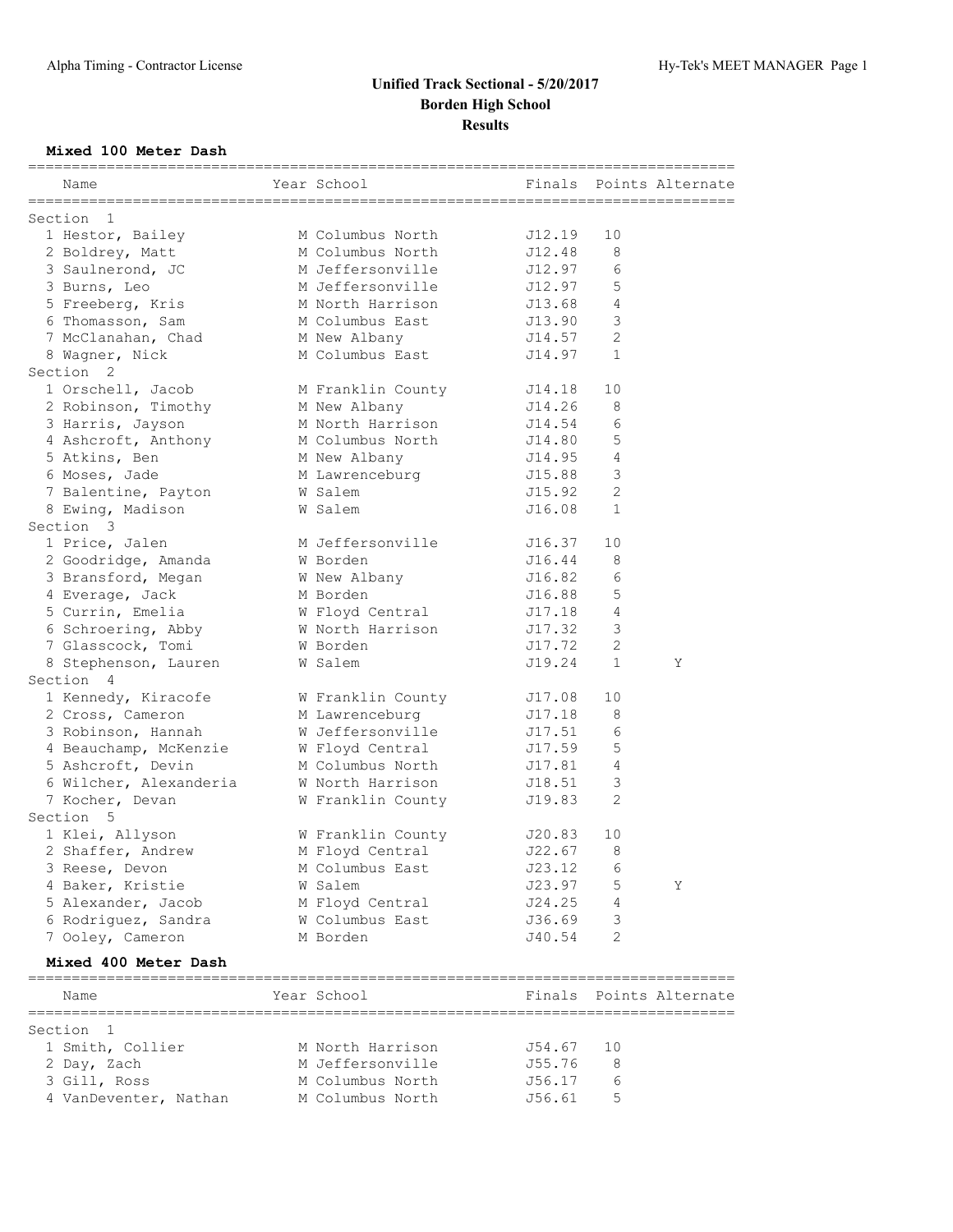| Mixed 400 Meter Dash                          |                                      |                     |                |                         |
|-----------------------------------------------|--------------------------------------|---------------------|----------------|-------------------------|
| 5 Hatton, Tanner                              | M Columbus East                      | J57.37              | 4              |                         |
| 6 Smith, Caden                                | M North Harrison                     | J1:01.31            | 3              |                         |
| 7 Gardner, Zach                               | M Jeffersonville<br>J1:02.13         |                     | 2              |                         |
| Section<br>2                                  |                                      |                     |                |                         |
| 1 Bellamy, Randall                            | M New Albany                         | J1:02.08            | 10             |                         |
| 2 Longest, Xavier                             | M New Albany                         | J1:05.19            | 8              |                         |
| 3 Lee, Chanho                                 | M Columbus East                      | J1:05.64            | 6              |                         |
| 4 Flick, Andrew                               | M Borden                             | J1:05.85            | 5              |                         |
| 5 Woodward, Johnathan                         | M Jeffersonville                     | J1:05.87            | 4              |                         |
| 6 Condra, Quintin                             | M New Albany                         | J1:06.09            | 3              |                         |
| 7 Lonneman, Jacob                             | M Lawrenceburg                       | J1:07.74            | 2              |                         |
| Section 3                                     |                                      |                     |                |                         |
| 1 Johnson, Elias                              | M Borden                             | J1:04.17            | 10             |                         |
| 2 Holley, Josh                                | M Columbus North                     | J1:07.14            | 8              |                         |
| 3 Harris, Jayson                              | M North Harrison                     | J1:09.96            | 6              |                         |
| 4 Balentine, Jaden                            | W Salem                              | $\mathtt{J1:14.52}$ | 5              |                         |
| 5 Judd, Dustin                                | M Jeffersonville                     | J1:17.34            | $\overline{4}$ |                         |
| 6 Zimmer, Dakota                              | M Lawrenceburg                       | J1:18.46            | 3              |                         |
| 7 Smith, Jordan                               | M North Harrison                     | J1:29.29            | 2              |                         |
| Section 4                                     |                                      |                     |                |                         |
| 1 Brack, Kendyl                               | W Franklin County J1:15.62           |                     | 10             |                         |
| 2 Mitchell, Brandon M Columbus North J1:17.69 |                                      |                     | 8              |                         |
| 3 Willhoite, Taylor M Floyd Central 51:18.67  |                                      |                     | 6              |                         |
| 4 Rogers, Sydney                              | W Salem                              | J1:21.07            | 5              |                         |
| 5 Brown, Justice                              | W Salem                              | J1:24.80            | $\overline{4}$ |                         |
| 6 Vaughn, Ethan                               | M Borden                             | J1:30.59            | 3              |                         |
| 7 Winters, Chris                              | M Columbus East                      | J1:47.82            | 2              |                         |
| Section 5                                     |                                      |                     |                |                         |
| 1 Burger, Bradley M Franklin County J1:44.60  |                                      |                     | 10             |                         |
| 2 Everage, Jack                               | M Borden                             | J1:57.26            | 8              |                         |
| 3 Melton, Hannah                              |                                      | J2:00.43            | 6              |                         |
| 4 Webb, Kesley                                | W Floyd Central<br>W Franklin County | J2:05.35            | 5              |                         |
| 5 Morgan, Quinn                               | M Floyd Central                      | J2:33.03            | 4              |                         |
| 6 Barkes, Courtney                            | W Columbus East J2:38.45             |                     | 3              | Y                       |
| Mixed 4x100 Meter Relay                       |                                      |                     |                |                         |
|                                               |                                      |                     |                |                         |
| School                                        |                                      |                     |                | Finals Points Alternate |
| Section 1                                     |                                      |                     |                |                         |
| 1 Columbus North 'A'                          |                                      | 51.98               | 10             |                         |
| 1) Ashcroft, Anthony                          | 2) VanDeventer, Nathan               |                     |                |                         |
| 3) Gill, Ross                                 | 4) Holley, Josh                      |                     |                |                         |
| 2 Jeffersonville<br>' A'                      |                                      | 54.35               | 8              |                         |
| 1) Boyd, Adonis                               | 2) Elam, Deven                       |                     |                |                         |
| 3) Judd, Dustin                               | 4) Woodward, Johnathan               |                     |                |                         |
| 3 New Albany 'A'                              |                                      | 1:00.41             | 6              |                         |
| 1) Bransford, Megan                           | 2) Condra, Quintin                   |                     |                |                         |
|                                               |                                      |                     |                |                         |

3) McClanahan, Chad 1988 (4) Robinson, Timothy 4 North Harrison 'A' 1:05.17 4 1) Schilmiller, Darin 2) Schroering, Abby

```
3) Smith, Collier (4) Smith, Caden
 -- Salem 'A' DQ
 1) Balentine, Payton 2) Weaver, Elizabeth
```
3) Brown, Justice (4) Newsome, Passion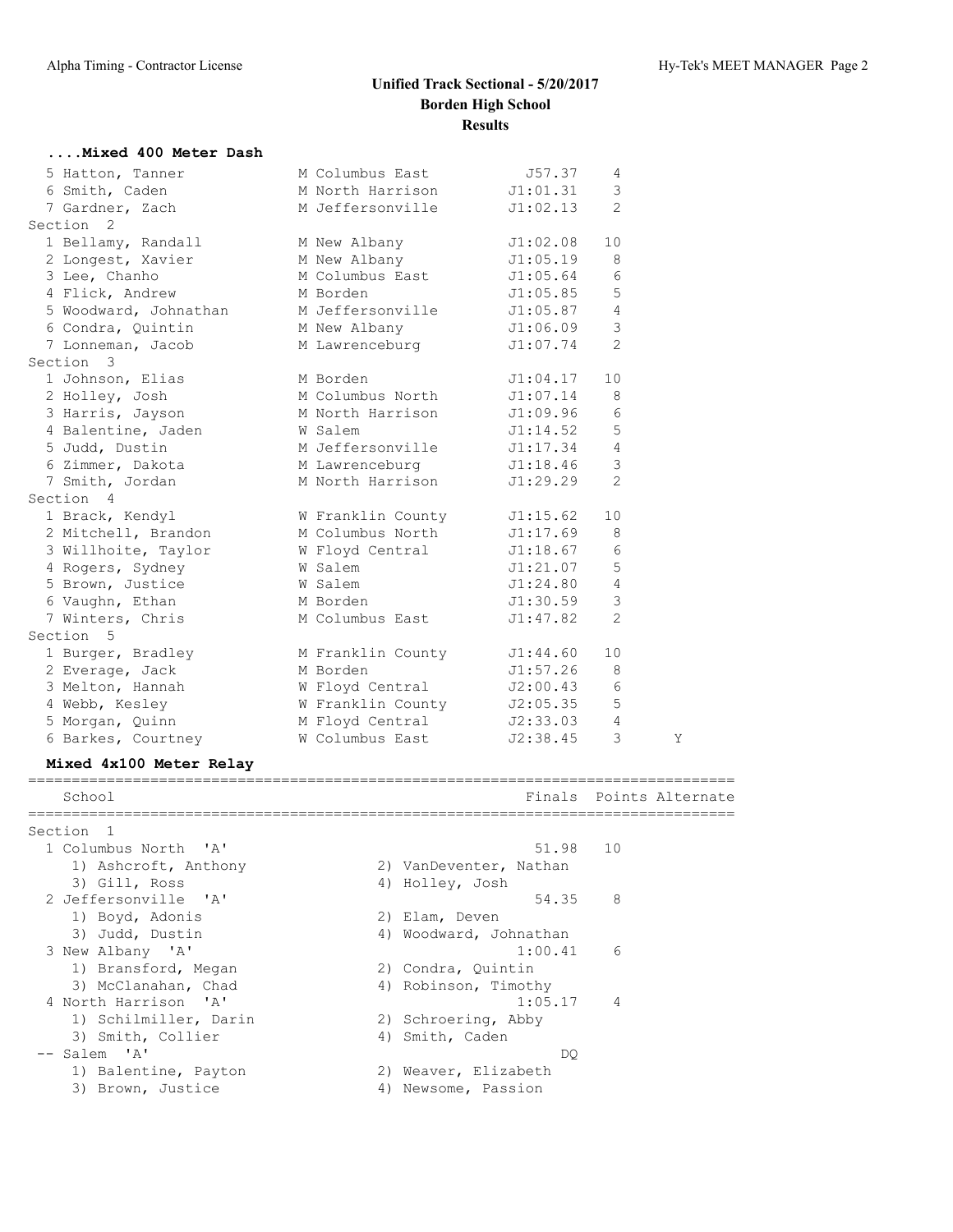#### **....Mixed 4x100 Meter Relay**

| Section 2 |                        |                    |     |               |
|-----------|------------------------|--------------------|-----|---------------|
|           | 1 Lawrenceburg 'A'     | 1:01.01            |     | 5             |
|           | 1) Brown, Jon ashley   | 2) Lonneman, Jacob |     |               |
|           | 3) Moses, Jade         | 4) Zimmer, Dakota  |     |               |
|           | 2 Franklin County 'A'  | 1:06.82            |     | 3             |
|           | 1) Bauman, Shane       | 2) Ertel, Braydon  |     |               |
|           | 3) Murray, Trevor      | 4) Webb, Kesley    |     |               |
|           | 3 Floyd Central 'A'    | 1:32.18            |     | $\mathcal{L}$ |
|           | 1) Bottorff, Abbie     | 2) Gibson, Kylie   |     |               |
|           | 3) Joey, Wade          | 4) Washko, Katelyn |     |               |
|           | -- Borden 'A'          |                    | DO  |               |
|           | 1) Bilyk, Ethan        | 2) Stark, James    |     |               |
|           | 3) Stutzman, Nathaniel | 4) Medlock, Alyse  |     |               |
|           | -- Columbus East 'A'   |                    | DO. |               |
|           | 1) Hashman, Dillon     | 2) Lentz, Anna     |     |               |
|           | 3) Thomasson, Sam      | 4) Thomas, Tyler   |     |               |
|           |                        |                    |     |               |

**Mixed Long Jump**

================================================================================= Name The Year School Team and The Points Alternate ================================================================================= Flight 1 1 Hestor, Bailey M Columbus North J18-00.25 10 2 Boldrey, Matt M Columbus North J18-00.00 8 3 Murray, Trevor M Franklin County J17-02.00 6 4 Bellamy, Randall M New Albany J16-07.50 5 5 Hatton, Tanner M Columbus East J16-06.00 4 6 Longest, Xavier M New Albany J16-03.00 3 7 Boyd, Adonis M Jeffersonville J15-11.00 2 Flight 2 1 Walker, Brandon M Jeffersonville J16-01.25 10 2 Foster, Joshua M Floyd Central J15-02.00 8 3 Johnson, Elias M Borden J13-11.75 6 4 Goodwin, James M North Harrison J13-03.00 5 5 Stutzman, Nathaniel M Borden J12-10.00 4 6 Balentine, Jaden W Salem J11-09.00 3 7 Dwyer, James M Columbus North J9-00.00 2 Flight 3 1 Weaver, Elizabeth W Salem J12-03.00 10 2 Bilyk, Ethan M Borden M 11-07.00 8 3 Willhoite, Taylor W Floyd Central J11-00.00 6 4 Gasparoni, Anna W North Harrison J10-04.50 5 5 Hashman, Dillon M Columbus East J10-02.50 4 6 Stark, James M Borden J8-09.00 3 7 Gillen, Jordan W Salem J7-02.00 2 Flight 4 1 Brack, Kendyl W Franklin County J12-01.00 10 2 Shingleton, Jeremy M Jeffersonville J11-03.00 8 3 Brown, Jon ashley M Lawrenceburg 58-10.50 6 4 Colin, Dillyan M North Harrison J8-08.00 5 5 Mitchell, Brandon M Columbus North J8-02.75 4 6 Wilcher, Alexanderia W North Harrison J7-05.00 3 7 Rogers, Sydney W Salem J7-02.00 2 Flight 5 1 Cross, Cameron M Lawrenceburg J8-09.00 10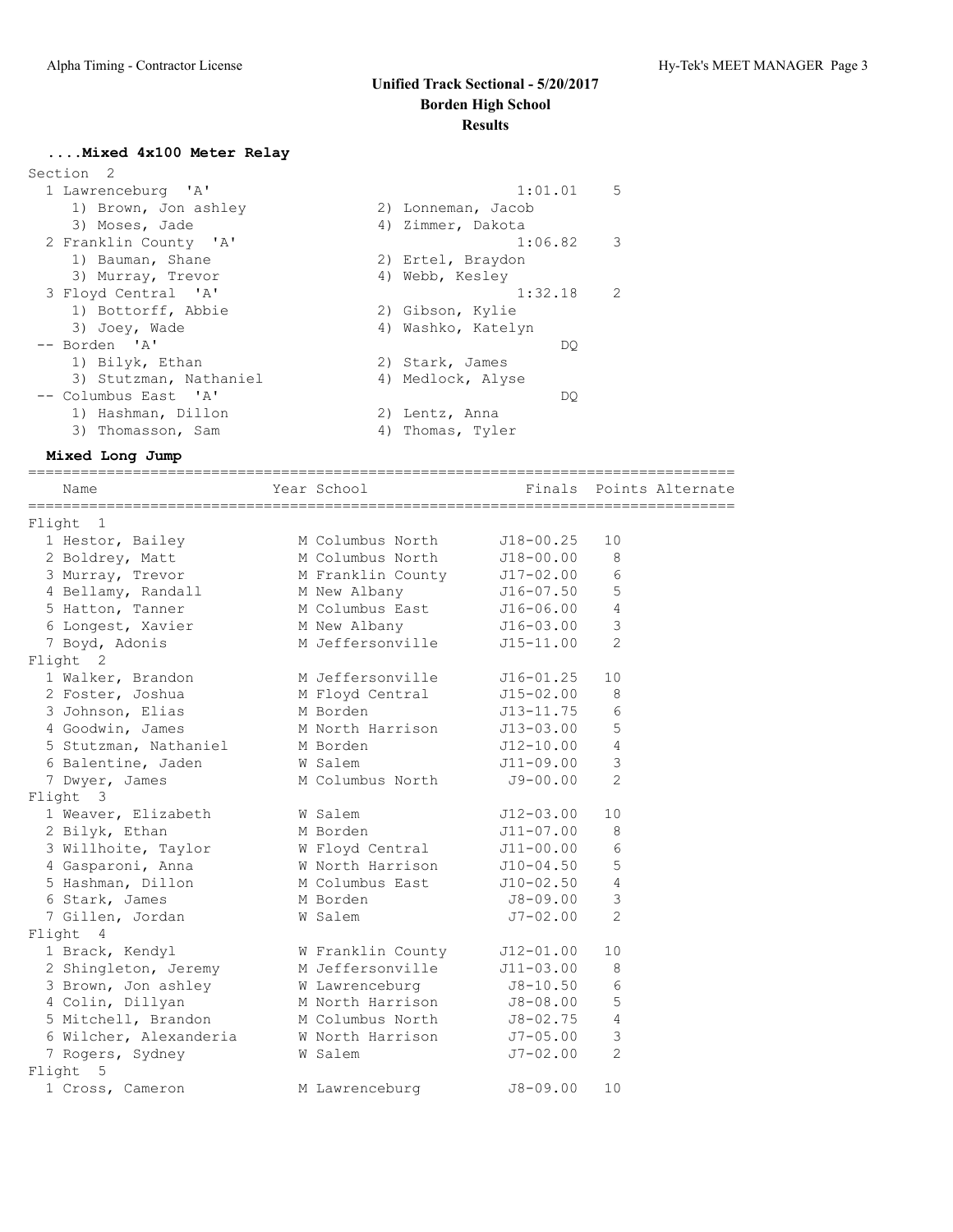| Mixed Long Jump                                                                                                                         |                            |                                |                         |
|-----------------------------------------------------------------------------------------------------------------------------------------|----------------------------|--------------------------------|-------------------------|
| 2 Price, Jalen                                                                                                                          | M Jeffersonville 56-01.00  |                                | 8                       |
| 3 Melton, Hannah M Floyd Central 55-09.00                                                                                               |                            |                                | 6                       |
| 4 Kocher, Devan                                                                                                                         | W Franklin County J4-05.00 |                                | 5                       |
| 5 Burger, Bradley M Franklin County 53-09.00                                                                                            |                            |                                | $\overline{4}$          |
| 6 Derleth, Matthew                                                                                                                      | M Columbus East            | $J1 - 05.00$                   | 3                       |
| Mixed Shot Put                                                                                                                          |                            |                                |                         |
| Name                                                                                                                                    | Year School                |                                | Finals Points Alternate |
| Flight 1                                                                                                                                |                            |                                |                         |
| 1 Thomas, Tyler                                                                                                                         | M Columbus East J44-08.50  |                                | 10                      |
|                                                                                                                                         |                            |                                | 8                       |
| 2 McPheeters, Tyler M New Albany 514-03.50<br>3 Algee, North M Columbus North 538-10.00                                                 |                            |                                | 6                       |
| 4 Smith, Ezrra                                                                                                                          | M New Albany               | J38-06.50                      | 5                       |
|                                                                                                                                         |                            |                                | $\overline{4}$          |
| 5 Renck, Gilbert M Floyd Central 138-05.00<br>6 Moon, Garret M Floyd Central 137-08.50<br>7 Winchell, Carson M Jeffersonville 137-01.50 |                            |                                | $\mathsf 3$             |
| 7 Winchell, Carson                                                                                                                      |                            |                                | 2                       |
| 8 Wagner, Nick                                                                                                                          | M Columbus East            | $J36-05.00 1$                  |                         |
| Flight 2                                                                                                                                |                            |                                |                         |
| 1 Ertel, Braydon M Franklin County                                                                                                      |                            | J39-03.00                      | 10                      |
| 2 Freeberg, Kris M North Harrison                                                                                                       |                            | J39-02.00                      | 8                       |
| 3 Orschell, Jacob                                                                                                                       | M Franklin County          | $J35-08.00$                    | 6                       |
| 4 St. Rose, Edwens                                                                                                                      | M Jeffersonville           | $J33 - 00.00$<br>$J34 - 04.00$ | 5                       |
| 5 Russell, Peyton                                                                                                                       | M Columbus North           | $J34 - 03.00$                  | $\overline{4}$          |
| 6 Cobb, Gracey                                                                                                                          | W Salem                    | J26-06.00                      | 3                       |
| 7 Flick, Andrew                                                                                                                         | M Borden                   | J25-11.00                      | 2                       |
| 8 Scott, Zach                                                                                                                           | M North Harrison           | $J25 - 08.00$                  | $\mathbf{1}$            |
| Flight 3                                                                                                                                |                            |                                |                         |
| 1 Bauman, Shane                                                                                                                         | M Franklin County          | J25-10.00                      | 10                      |
| 2 Bostock, Brandon M Salem                                                                                                              |                            | J23-11.50                      | 8                       |
| 3 Magallanes, Isis                                                                                                                      | W Borden                   | J23-04.50                      | 6                       |
| 4 Jones, Brian                                                                                                                          | M Lawrenceburg             | $J23 - 04.00$                  | 5                       |
| 5 Walton, Zach                                                                                                                          | M North Harrison           | J23-00.00                      | $\overline{4}$          |
| 6 Dwyer, James                                                                                                                          | M Columbus North           | J21-07.00<br>J19-10.00         | $\mathfrak{Z}$          |
| 7 Bryson, Logan                                                                                                                         | M Borden                   |                                | 2                       |
| 8 Morgan, Quinn                                                                                                                         | M Floyd Central            | J19-04.00                      | 1                       |
| Flight 4                                                                                                                                |                            |                                |                         |
| 1 Ashcroft, Devin                                                                                                                       | M Columbus North           | J22-01.00                      | 10                      |
| 2 Klei, Allyson                                                                                                                         | W Franklin County          | $J16 - 10.00$                  | 8                       |
| 3 Robinson, Hannah                                                                                                                      | W Jeffersonville           | $J14 - 01.00$                  | 6                       |
| 4 Vickers, Rebecca                                                                                                                      | W Columbus East            | $J11 - 11.00$                  | 5                       |
| 5 Dieterlan, Stacie                                                                                                                     | W Borden                   | $J11 - 09.50$                  | 4                       |
| 6 Foster, Zac                                                                                                                           | M Floyd Central            | $J9 - 08.50$                   | 3                       |
| Flight<br>5                                                                                                                             |                            |                                |                         |
| 1 Day, Erin                                                                                                                             | W Salem                    | $J10 - 06.50$                  | 10                      |
| 2 Carpenter, Zachary                                                                                                                    | M New Albany               | $J10-04.50$                    | 8                       |
| 3 Bryant, Danielle                                                                                                                      | W Lawrenceburg             | $J8 - 10.50$                   | 6                       |
| 4 Long, Stephen                                                                                                                         | M New Albany               | $J8 - 03.00$                   | 5                       |
| 5 Reese, Damon                                                                                                                          | M Columbus East            | $J5 - 04.00$                   | 4                       |
| -- Fravel, Riley                                                                                                                        | M North Harrison           | ND                             |                         |
| -- Burns, Brandon                                                                                                                       | M Salem                    | ND                             |                         |